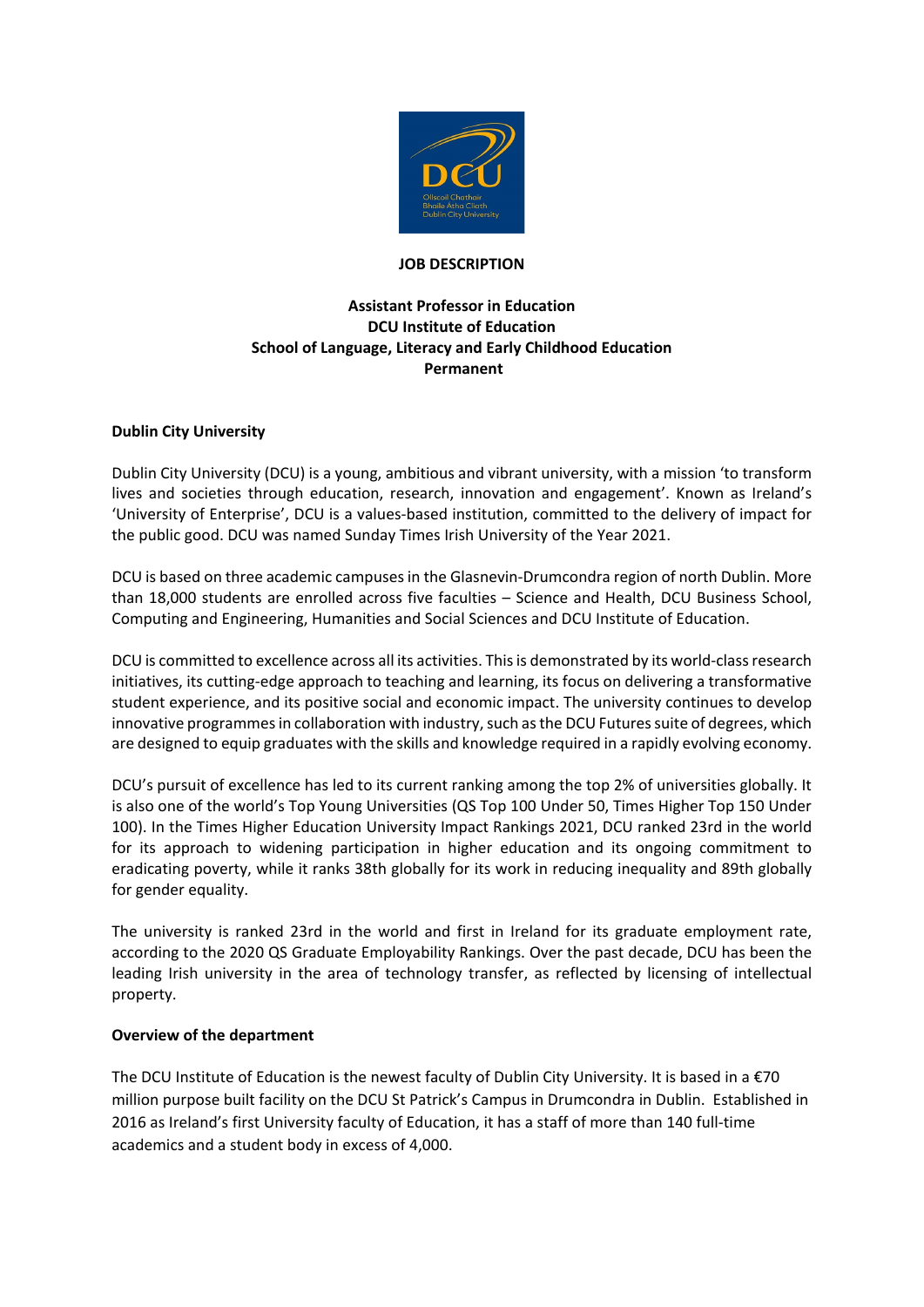The Institute brings together students of education across all sectors from early childhood, to primary and post-primary, and further and higher education. As well as providing a range of undergraduate programmes in education, the Institute offers a rich menu of taught and researchbased post-graduate programmes, at doctoral, masters, diploma and certificate levels.

Committed to academic excellence and innovation, the DCU Institute of Education is confident its students and staff, and its graduates can flourish and lead in the challenging and complex contexts of 21st century education.

The School of Language, Literacy and Early Childhood Education is one of six schools within the DCU Institute of Education. The school contributes to a wide range of education related degrees and courses at undergraduate and post-graduate levels. It brings together a large dynamic faculty with a significant range of expertise in relation to theory, practice, research and policy in the fields of language, literacy and early childhood education. Staff are committed to ongoing scholarship and inquiry in reciprocal partnership with early childhood education and care settings, schools, colleagues across the institute and other stakeholders in the education system.

## **Role Profile**

The School of Language, Literacy and Early Childhood Education is seeking to recruit an Assistant Professor to lead the Bachelor of Education in Gaeilge, and French or German or Spanish postprimary teacher education programme and to work collaboratively as a member of the team supporting, and contributing to a range of other teacher education programmes across the Institute of Education.

#### **Duties and Responsibilities**

#### **Teaching and Learning**

The successful candidate will be required to contribute significantly to the development, teaching, assessment and administration across a range of undergraduate and postgraduate programmes at to include:

- Chairing the Bachelor of Education in Gaeilge, and French or German or Spanish programme,
- Coordinating Gaeltacht placements,
- Module design, development and delivery within the Bachelor of Education in Gaeilge, and French or German or Spanish programme and across the Institute of Education,
- Module design, development and delivery associated with post-primary school placement,
- The design, development, and management of future programmes and other developments in the field of language education and Teagasc na Gaeilge,
- Supporting and evaluating students on school placement visits and writing reports,
- Working closely with colleagues in the School and Faculty to promote the integration of Irish across programmes,
- Supervising undergraduate and postgraduate theses,
- Visiting students on Gaeltacht placements,
- Contributing to tutorials and to the wider teaching of the Institute as required by the Head of School.